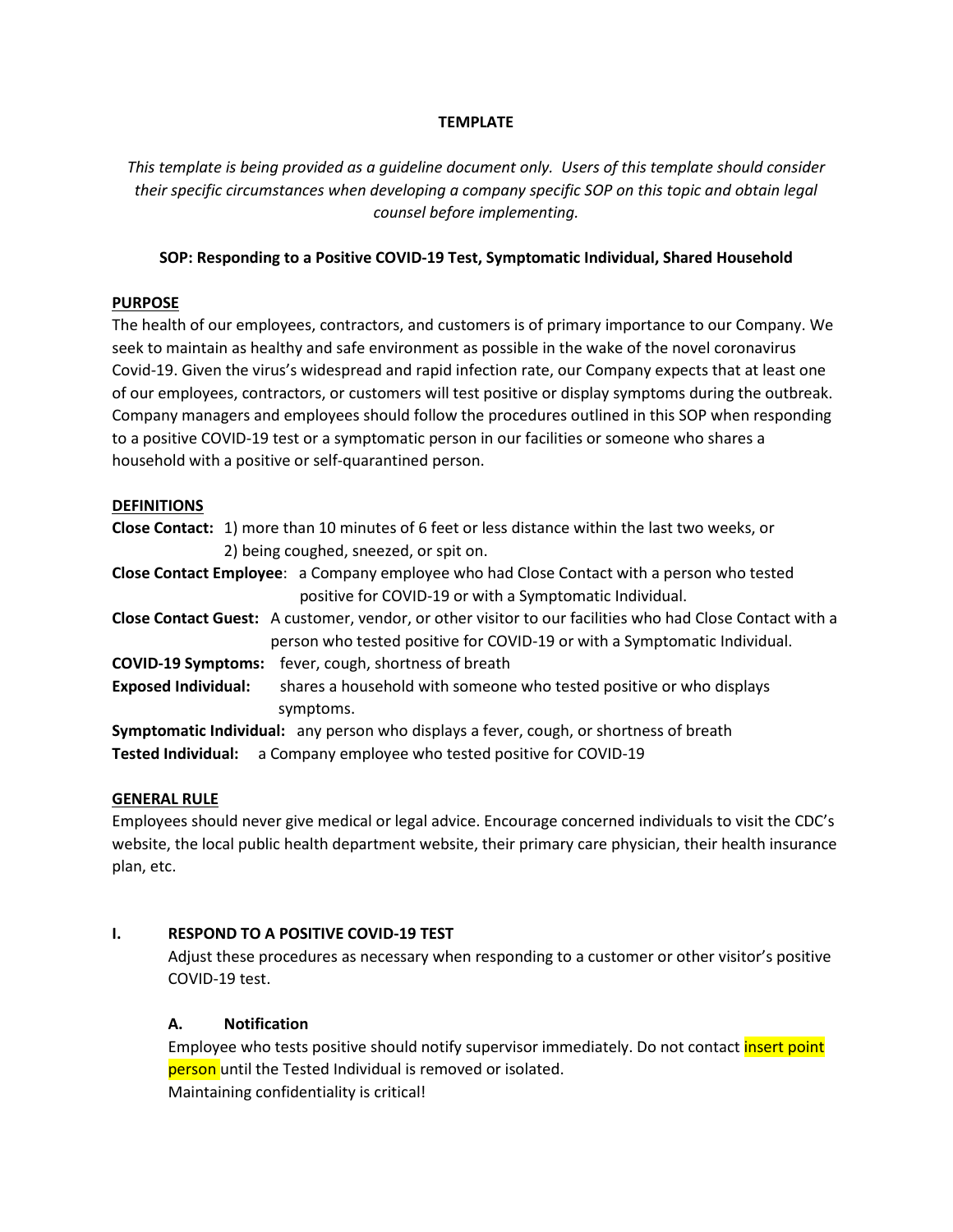#### **B. Removal or Isolation**

Immediately remove the Tested Individual from the facility to begin self-quarantine. If that's not possible, immediately isolate them in a closed room or outside.

#### **C. Contact Insert Point Person**

Provide contact info, including cell phone

#### **D. Evacuate and Section Off Area**

Evacuate and section off the areas visited by the Tested Individual for more than 10 minutes over the past 72 hours (e.g. work station, kitchen, truck cab). Isolate the equipment used by the Tested Individual over the past 72 hours (e.g. phones, computers, RF guns, forklift). Okay to ask the Tested Individual for this information.

#### **E. Clean**

Refer to "Facility Cleaning Response: COVID-19" Point Person: *insert name and contact info, including cell phone* 

#### **F. Contact Tracing**

Gather names of employees, customers, vendors, or visitors the Tested Individual had Close Contact with. Okay to ask the Tested Individual for this information.

Do not take it upon yourself to notify people! Work with *insert point person*. Provide contact info, including cell phone

Close Contact Employees must self-quarantine and follow the Return to Facility procedure in section (G). Close Contact guests may return to the facility in 15 days.

## **G. Return to Facility**

## **1. Tests positive for COVID-19**

- a. No subsequent test to confirm negative status
	- i. Symptoms appeared more than 7 days ago,
	- ii. No fever for 72 hours without medication, and
	- iii. Other symptoms have improved
- b. Subsequent test to confirm negative status
	- i. Received 2 negative tests in a row, 24 hours apart per CDC guidelines
	- ii. No fever without medication
	- iii. Other symptoms have improved

## **2. Tests negative for COVID-19**

Immediate return when they feel better.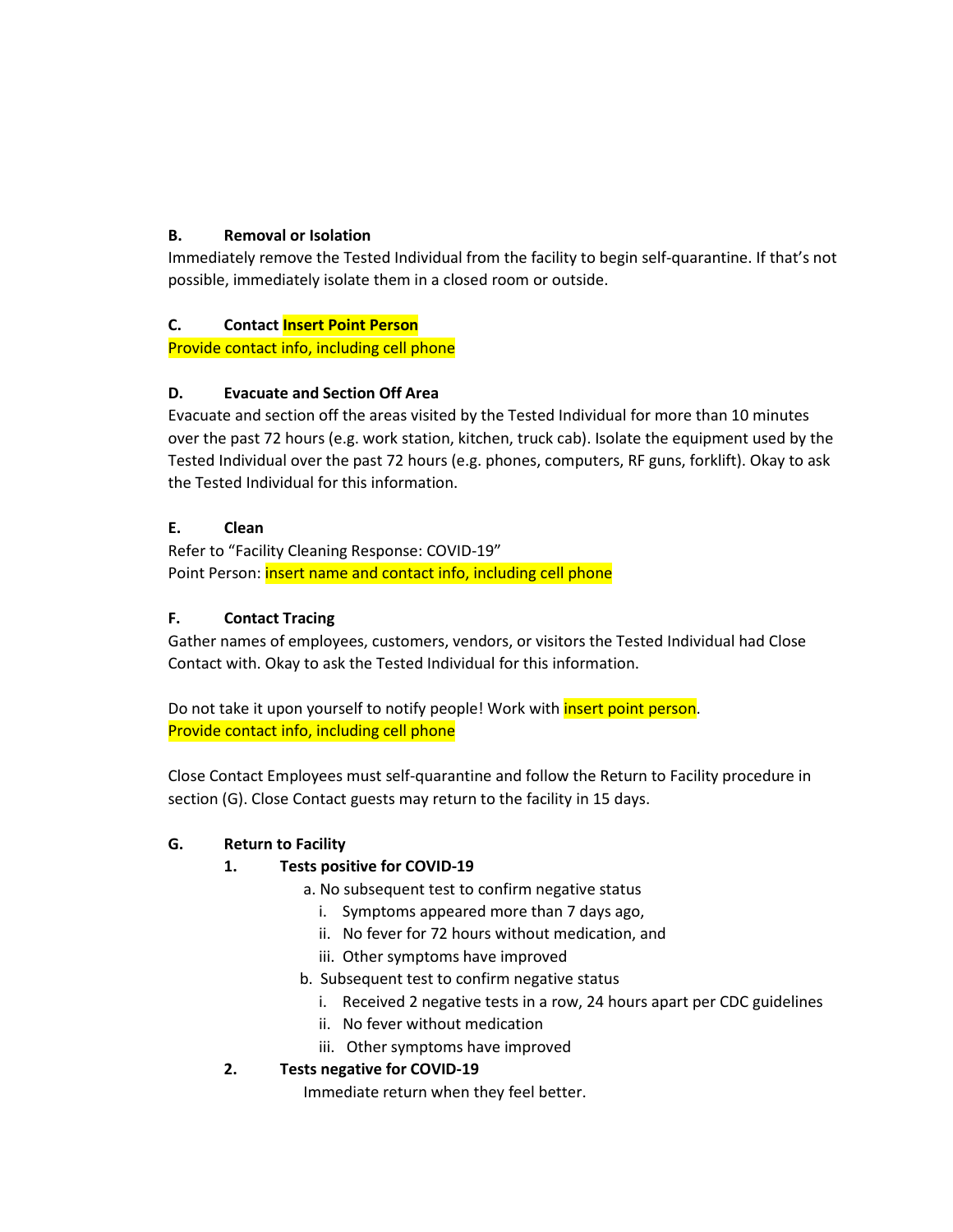#### **3. Symptoms develop but no test taken**

a. the symptoms first appeared at least 7 days ago, AND

- b. they have been fever free without medication for at least 72 hours<sup>[1](#page-2-0)</sup>. No doctor's note required
- **4. No symptoms develop and no test taken** On Day 15 (Day 1 being the first day of self-quarantine) No doctor's note required.
- **5. Close Contact Guest** On Day 15 (Day 1 being the first day of self-quarantine).

#### **H. Contact with Public Health Departments**

Do not proactively contact the public health department, wait for them to contact you. Then, reasonably cooperate.

#### **I. Public Message to Customers**

Alert the facility's customers and expected guests that the facility will be closed for X hours to allow for deep cleaning per CDC guidelines. Post message on website, social media, signs on doors, email or call.

Point Person messaging: **insert name and contact information.** Point Person delivery coverage: insert name and contact information.

#### **II. RESPOND TO A SYMPTOMATIC INDIVIDUAL**

Adjust these procedures as necessary when responding to a symptomatic customer or other visitor.

#### **A. Permissible Questions**

Okay to ask the symptomatic person:

- 1. How are you feeling?
- 2. Do you have the chills? Are you colder than usual?
- 3. Do you have the sweats? Are you warmer than usual?
- 4. Do you have a fever?
- 5. Are you sore or achy?
- 6. Are you weak or fatigued?
- 7. Do you have trouble breathing? Are you short of breath?
- 8. Do you have pain or pressure in your chest?

Okay to ask if they've been tested for COVID-19 and what the results were. You may not require them to test.

#### **B. Notification**

<span id="page-2-0"></span> $1$  A cough can last two to three weeks after the infection subsides, so cough as a sole symptom can be considered "symptom free".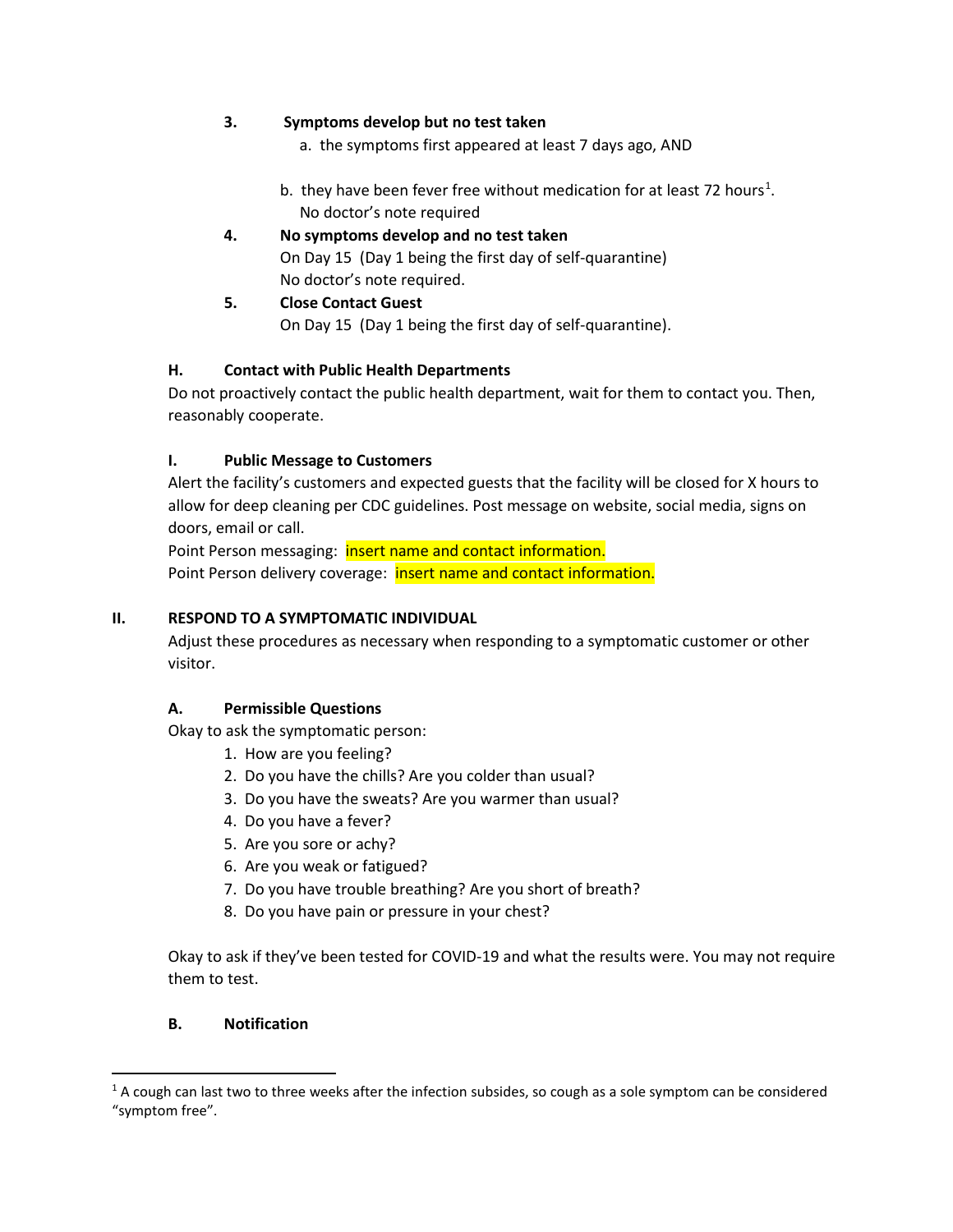A Symptomatic Individual a colleague who notices a Symptomatic Individual should notify their supervisor immediately. Do not contact insert point person until Symptomatic Individual is removed or isolated.

Maintaining confidentiality is critical!

#### **C. Removal or Isolation**

If the Symptomatic Individual answers "Yes" to any of the questions in Section II(A) without a reasonable explanation<sup>[2](#page-3-0)</sup>, s/he must leave the facility immediately and begin self-quarantine. If not possible, isolate the Symptomatic Individual in a closed room or outside.

#### **D. Contact Insert Point Person**

Insert contact info including cell phone

#### **E. Evacuate and Section Off Area**

Evacuate and section off the areas the Symptomatic Individual was in for more than 10 minutes over the past 72 hours (e.g. work station, kitchen, truck cab) and the equipment the Symptomatic Individual used in the past 72 hours (e.g. phones, computers, RF guns, forklift).

Okay to ask the Symptomatic Individual for this information.

#### **E. Clean**

Refer to "Facility Cleaning Response: COVID-19" Point Person: *insert name and contact info, including cell phone* 

#### **G. Contact Tracing**

Gather names of the employees the Symptomatic Individual had Close Contact with in the last 7 days. Okay to ask the Symptomatic Individual for this information.

Do not take it upon yourself to notify people! Work with *insert point person.* insert name and contact info, including cell phone

Close Contact Employees must self-quarantine and follow the Return to Facility procedure in section G on page 2.

## **H. Return to Facility See Section G on page 2.**

# **I. Contact with Public Health Departments**

Not necessary.

#### **J. Public Message to Customers**

<span id="page-3-0"></span> $2$  For example, an intense weight lifting workout the day before may cause soreness or a short sleeved shirt on a cold day may cause chills.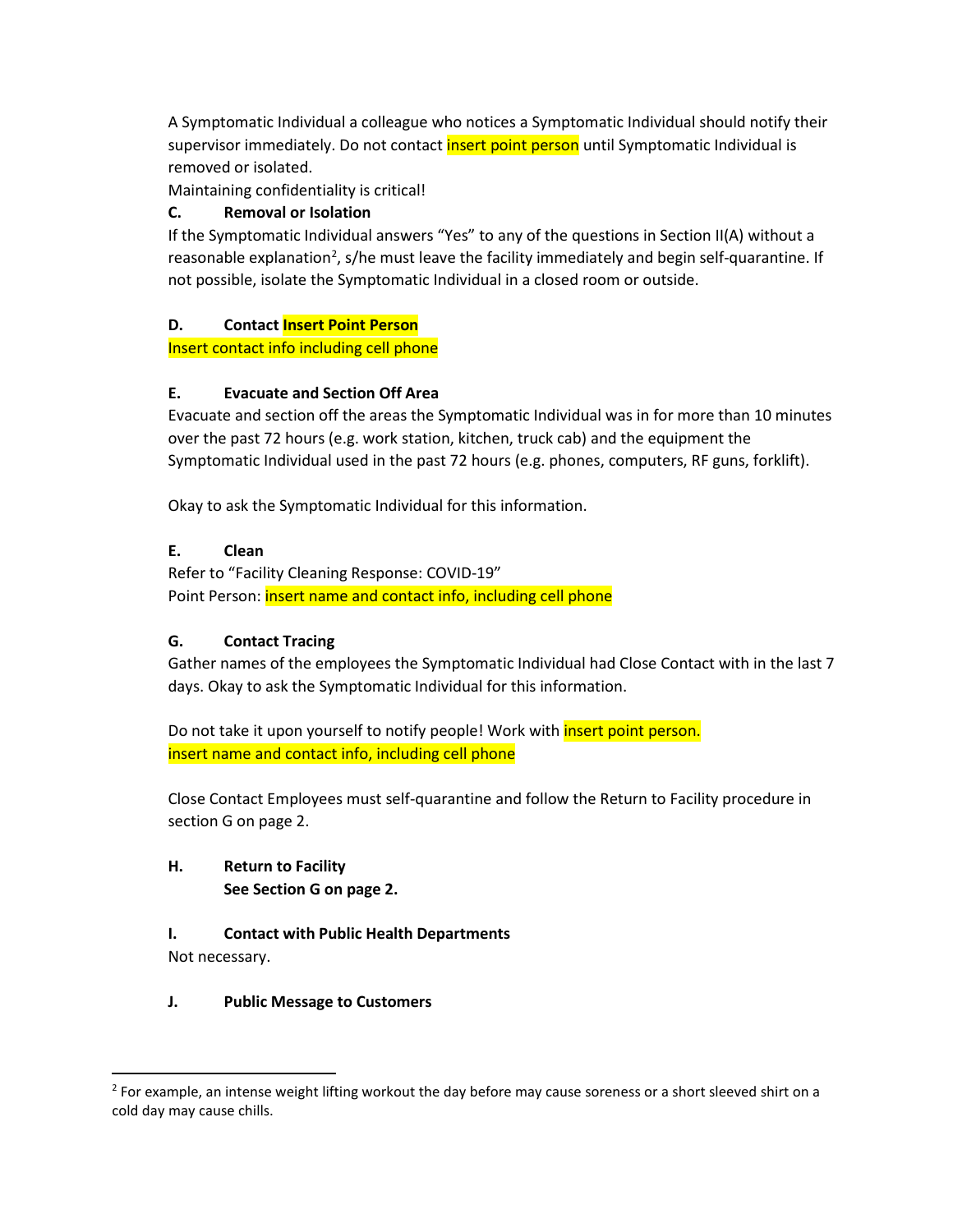Alert the facility's customers and expected guests that the facility will be closed for X hours to allow for deep cleaning per CDC guidelines. Post message on website, social media, signs on doors, email or call.

Point Person messaging: insert name and contact information.

Point Person delivery coverage: insert name and contact information.

## **III. RESPOND TO A POSITIVE COVID-19 TEST OR SELF-QUARANTINE ORDER WITHIN AN EMPLOYEE'S HOUSEHOLD**

Adjust these procedures as necessary when responding to a positive COVID-19 test or selfquarantine order within a customer or visitor's household.

## **A. Notification**

Employees must immediately notify their supervisor if anyone in their household tests positive for COVID-19 or has been ordered to self-quarantine. Do not contact **insert point person** until the Exposed Individual is removed or isolated.

Maintaining confidentiality is critical!

#### **B. Removal or Isolation**

Exposed Individual must immediately leave the facility immediately and begin self-quarantine. If not possible, isolate the Exposed Individual in a closed room or outside.

#### **C. Contact Point Person**

Insert contact info including cell phone.

## **D. Evacuate and Section Off Area**

The supervisor shall evacuate and section off the areas the Exposed Individual was in for more than 10 minutes over the past 72 hours (e.g. work station, kitchen, truck cab). The supervisor shall also identify and section off the equipment the Exposed Individual used in the past 72 hours (e.g. phones, computers, RF guns, forklift). Okay to ask the Exposed Individual for this information.

#### **E. Clean**

Refer to "Facility Cleaning Response: COVID-19" Point Person: *insert name and contact info, including cell phone* 

#### **F. Contact Tracing**

The local public health department will work closely with the Exposed Individual's household on these efforts. No other contract tracing is required.

## **G. Return to Facility**

**See Section G on page 2.**

#### **H. Contact with Public Health Departments**

Not necessary.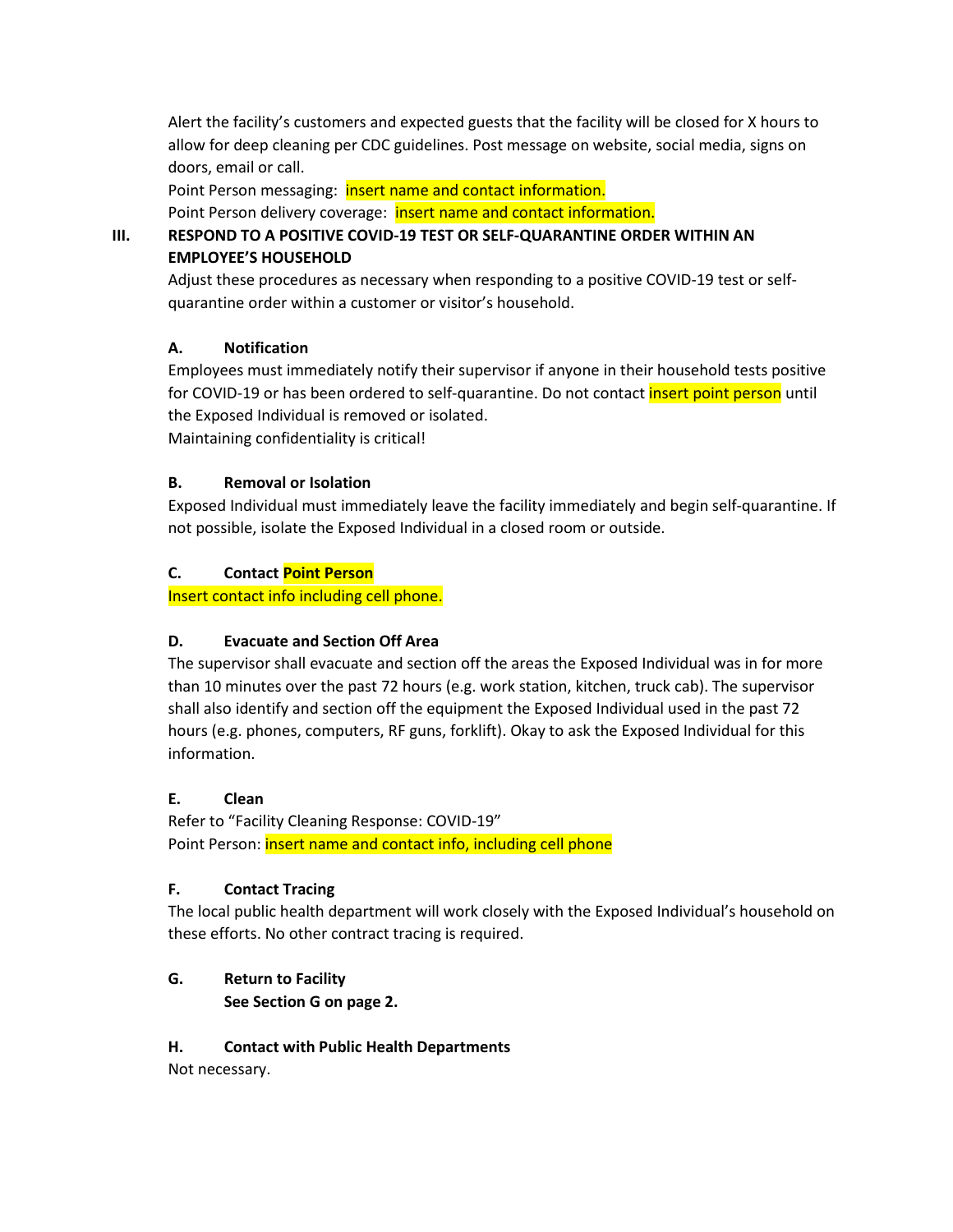#### **I. Public Message to Customers**

Alert the facility's customers and expected guests that the facility will be closed for X hours to allow for deep cleaning per CDC guidelines. Post message on website, social media, signs on doors, email or call.

Point Person messaging: **insert name and contact information.** Point Person delivery coverage: insert name and contact information.

## **Facility Cleaning Response: Covid-19**

This document is a guideline for how the Company will clean the facility should we suspect the a 1) Symptomatic Individual or 2) Covid-19 Positive Individual or 3) Shared Household Individual was present.

## **Facility with Symptomatic Individual**

- 1) Determine where the individual or employee had the most physical contact (office/cubicle, restroom, kitchen, meeting rooms, etc.) over the past 72 hours.
- 2) Close off areas determined in step 1.
- 3) If comfortable, use cleaning solutions or products to wipe down touchpoints determined in steps 1. If available, it is recommended to use gloves and wash hands directly after. Recommendations provided by the CDC are listed here: [https://www.cdc.gov/coronavirus/2019-ncov/community/organizations/cleaning](https://www.cdc.gov/coronavirus/2019-ncov/community/organizations/cleaning-disinfection.html)[disinfection.html](https://www.cdc.gov/coronavirus/2019-ncov/community/organizations/cleaning-disinfection.html)
- 4) Contact your current local cleaning service provider. Ask them to provide an additional cleaning within 24 hours. Also, provide them with specific areas you would like the cleaners to focus on.

## **Facility with Covid-19 Positive Individual or Shared Household Individual**

- 1) Evacuate any employees or customers from immediately known areas where the Covid-19 positive individual has come in contact.
- 2) Determine, with help of the individual via phone, areas of the facility where the individual had been for more than 10 minutes at a time over the past 72 hours.
- 3) Determine where the individual or employee had the most physical contact (office/cubicle, restroom, kitchen, meeting rooms, etc.) over the past 72 hours.
- 4) If possible, with gloves and disinfecting wipes, open doors and windows to improve air circulation in the specified areas from step 2 and 3.
- 5) Close off areas determined in step 2 and 3.
- 6) Contact Point Person to set up professional cleaning service that has experience in decontamination services.
- 7) Senior Leadership will determine next steps for the facility and its' employees based on Public Health guidance.

#### **If there are questions or concerns, please contact**